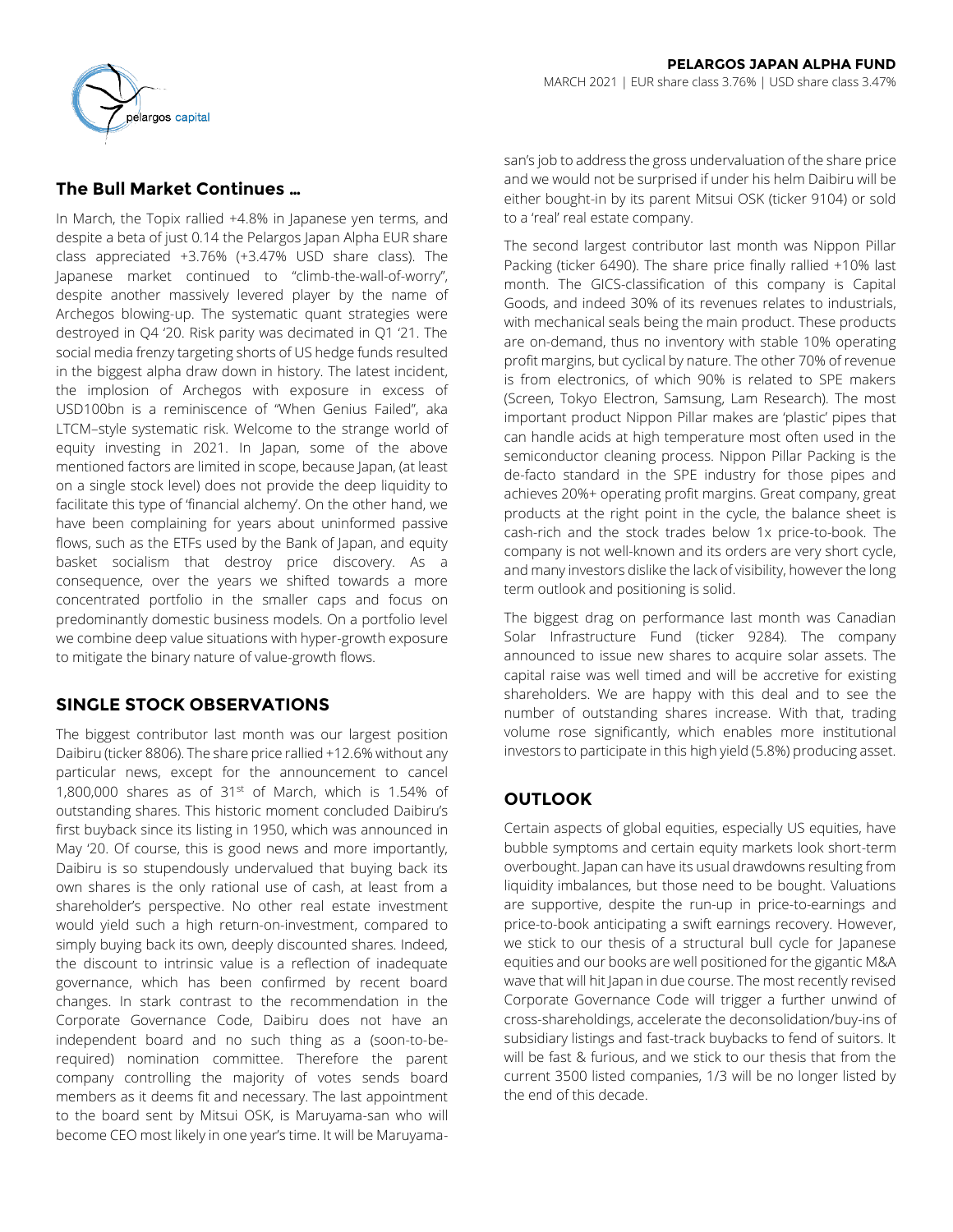

## **PELARGOS JAPAN ALPHA FUND**

MARCH 2021 | EUR share class 3.76% | USD share class 3.47%

# **FUND CHARTS AND FACTS**



### **TOP 5 GROSS POSITIONS**

| CANADIAN SOLAR INFRASTRUCTURE    | Volatility (ex-ante; 3 months daily data) |
|----------------------------------|-------------------------------------------|
| DAIBIRU                          | Beta (ex-ante)                            |
| <b>INFO SERVICES INTL DENTSU</b> | Sharpe Ratio                              |
| TAKARA LEBEN INFRASTRUCTURE      | Sortino Ratio                             |
| <b>FUIITEC</b>                   | <b>Sterling Ratio</b>                     |
|                                  |                                           |

#### **TOP 5 MOVERS**

|                          |                                               | Max Drawdown (monthly) |      |          | 13.5%                |     |
|--------------------------|-----------------------------------------------|------------------------|------|----------|----------------------|-----|
| <b>TOP 5 MOVERS</b>      |                                               | Annualized Return      |      | 3.98%    |                      |     |
| <b>DAIBIRU</b>           | 0.75%                                         |                        |      |          |                      |     |
| NIPPON PILLAR PACKING    | <b>SECTOR EXPOSURES (IN PERCENT)</b><br>0.24% |                        |      |          |                      |     |
| <b>TOSFI</b>             | 0.22%                                         |                        | guo. | Short    |                      | SS  |
| <b>TOYO CONSTRUCTION</b> | 0.21%                                         |                        |      |          | $\frac{1}{\sqrt{2}}$ |     |
| <b>DIGITAL HOLDINGS</b>  | 0.19%                                         | Consumer Discretionary |      | $9 - 13$ | $-4$                 | 22  |
|                          |                                               | Consumer Staples       |      | $-5$     | $-5$                 | - 5 |
|                          |                                               |                        |      |          |                      |     |

| CANADIAN SOLAR INFRASTRUCTURE | $-0.27%$ | Financials             | - 32 - 12 | -3             |  |
|-------------------------------|----------|------------------------|-----------|----------------|--|
| ICHIGO INC                    | $-0.19%$ | Health Care            |           | $1 - 7 - 5$ 8  |  |
| <b>BASE</b>                   | $-0.17%$ | Industrials            |           | 37 -16 21 53   |  |
| <b>FUIITEC</b>                | $-0.15%$ | Information Technology |           | $29 - 8$ 21 37 |  |
| OSAKA GAS                     | $-0.15%$ | <b>Materials</b>       |           | $-3$ 6 12      |  |
|                               |          |                        |           |                |  |

#### **FUND PERFORMANCE\* GENERAL STATISTICS**

|                                                          | 1121            | T11K   | <b>20 RELUITI JULIE DUUK</b> |
|----------------------------------------------------------|-----------------|--------|------------------------------|
| Month to date performance                                | 3.47%           | 3.76%  | % Return short book          |
| Year to date performance                                 | 3.75%           | 3.92%  | # Long stocks                |
| Inception to date performance                            | 13.55%          | 63.94% | # Short stocks               |
| *based on share class B EUR, ^based on share class C USD | % Long stocks 1 |        |                              |

#### **FUND FACTS\***

| Fund size in mln EUR  | 145.10 | Turnover as % NAV |
|-----------------------|--------|-------------------|
| Fund size in mln USD- | 170 17 | 300%              |
| Firm size in mln EUR. | 175 29 | 250%              |
| Firm size in mln USD- | 205.58 | 200%<br>1001      |

#### **RISK STATISTICS**

| Firm size in mln FUR                      | 175.29 |
|-------------------------------------------|--------|
| Firm size in mln USD                      | 205.58 |
|                                           |        |
| <b>RISK STATISTICS</b>                    |        |
| Net Exposure                              | 62%    |
| Gross Exposure                            | 195%   |
| Volatility (ex-ante; 3 months daily data) | 8%     |
| Beta (ex-ante)                            | 0.14   |
| Sharpe Ratio                              | 0.57   |
| Sortino Ratio                             | 0.92   |
| <b>Sterling Ratio</b>                     | 0.30   |
| Max Drawdown (monthly)                    | 13.5%  |
| Annualized Return                         | 3.98%  |

### **SECTOR EXPOSURES (IN PERCENT)**

| <b>DAIBIRU</b>                | 0.75%                                |                               |          |       |            |              |  |
|-------------------------------|--------------------------------------|-------------------------------|----------|-------|------------|--------------|--|
| NIPPON PILLAR PACKING         | <b>SECTOR EXPOSURES (IN PERCENT)</b> |                               |          |       |            |              |  |
| TOSFI                         | 0.22%                                |                               | ong-     | Short |            | Gross        |  |
| TOYO CONSTRUCTION             | 0.21%                                |                               |          |       | <b>let</b> |              |  |
| <b>DIGITAL HOLDINGS</b>       | 0.19%                                | Consumer Discretionary        | 9        | $-13$ | $-4$       | 22           |  |
|                               |                                      | Consumer Staples              |          | -5    | $-5$       | -5           |  |
| <b>TOP 5 SHAKERS</b>          |                                      | Energy                        | 19       | $-2$  | 17         | 21           |  |
| CANADIAN SOLAR INFRASTRUCTURE | $-0.27%$                             | Financials                    | 3        | -3    | $\Omega$   | 7            |  |
| ICHIGO INC                    | $-0.19%$                             | Health Care                   |          | $-7$  | $-5$       | 8            |  |
| <b>BASE</b>                   | $-0.17%$                             | Industrials                   | 37       | $-16$ | 21         | 53           |  |
| <b>FUIITEC</b>                | $-0.15%$                             | Information Technology        | 29       | $-8$  | 21         | 37           |  |
| <b>OSAKA GAS</b>              | $-0.15%$                             | Materials                     | 9        | $-3$  | 6          | 12           |  |
|                               |                                      | Real Estate                   | 18       | $-1$  | 17         | 19           |  |
|                               |                                      | <b>Communication Services</b> | 4        | -6    | -3         | 10           |  |
|                               |                                      | Utilities                     | $\Omega$ | $-1$  | $-1$       | $\mathbf{1}$ |  |
|                               |                                      |                               |          |       |            |              |  |

|             |                        | <b>GENERAL STATISTICS</b>               |              |
|-------------|------------------------|-----------------------------------------|--------------|
| <b>USDA</b> | $EUR*$                 | % Return long book                      | 4.40%        |
| 3.47%       | 3.76%                  | % Return short book                     | 6.04%        |
| 3.75%       | 3.92%                  | # Long stocks                           | 66           |
| 13.55%      | 63.94%                 | # Short stocks                          | 16           |
|             | l on share class C USD | % Long stocks 1                         | 77%          |
|             |                        | % Short stocks $\downarrow$             | 44%          |
|             |                        | # Up days / Down days                   | 12/10        |
|             | 145.10                 | Turnover as % NAV                       | 85%          |
|             | 170.17                 | 300%                                    | 100%         |
|             | 175.29                 | 250%                                    | 80%          |
|             | 205.58                 | 200%                                    | 60%          |
|             |                        | 150%<br>100%                            | 40%          |
|             |                        | 50%                                     | 20%          |
|             | 62%                    | 0%                                      | 0%<br>$-20%$ |
|             | 195%                   | $-50%$<br>$-100%$                       | $-40%$       |
| lata)       | 8%                     | $-150%$                                 | $-60%$       |
|             | 0.14                   |                                         |              |
|             | 0.57                   |                                         |              |
|             | 0.92                   | Long Exposure <b>The Short Exposure</b> |              |
|             | 0.30                   |                                         |              |
|             | 13.5%                  | Gross Exposure - Net Exposure           |              |